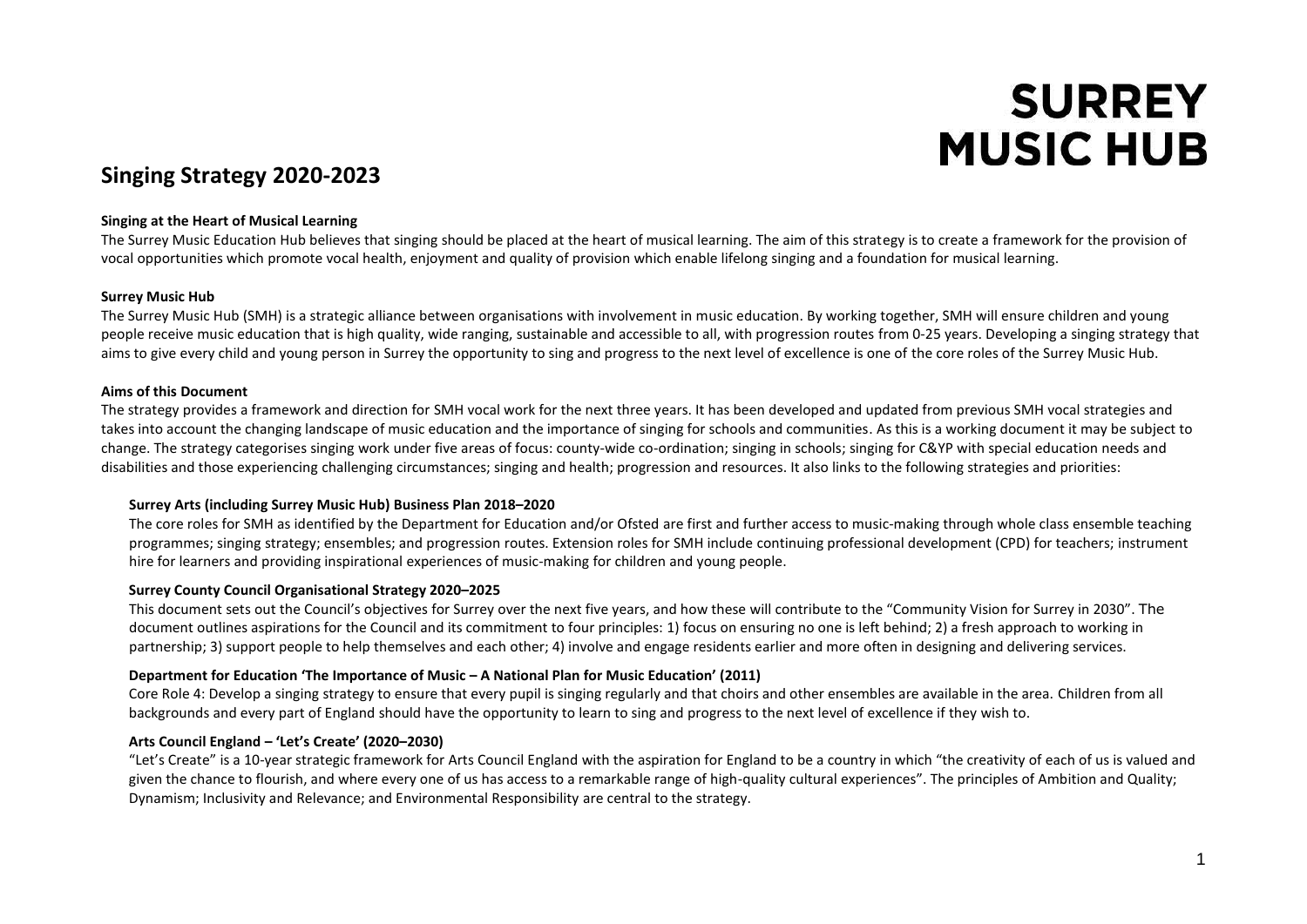# **FOCUS AREA 1: COUNTY-WIDE CO-ORDINATION**

The county of Surrey is full of singing! From singing for babies and very young children in our Children's Centres to the growing number of choral societies, community choirs and workplace choirs there are many opportunities to reap the benefits from participating in singing and vocal work in Surrey. Surrey boasts a strong choral tradition that is embodied in the annual Leith Hill Musical Festival, a choral competition popular amongst local choral societies which was once conducted by renowned English composer Ralph Vaughan Williams.

Much of this work however happens in isolation and there is a real need for a co-ordinated approach which enables everyone to know about and access what is on offer. There are also gaps in provision, both in terms of genre and geography which we continue to identify and respond to through the creation of new work and pilot programmes which can then be replicated across the county. By working in this way, Surrey can continue to build on its existing wealth of opportunity to ensure that the benefits of participating in singing can reach everyone in the county.

#### **Inspirational Performances and Events**

Surrey Arts continues to collaborate with local choirs, artists, arts organisations and venues to create inspirational performances and events. In summer 2018, we produced our new community opera commission **"No Sound Ever Dies"** at Brooklands Museum as part of the **"Brooklands in Sound Festival**". In 2020, the Surrey County Youth Choirs will join forces with local community choirs to perform "The Girl From Aleppo" by composer Cecilia McDowall.

#### **Vocal Development Leadership**

The Surrey Vocal Development Leader works with a team of vocal tutors to coordinate county singing activity; audit need and gaps in provision, develop new programmes in response to need; link with other colleagues/programmes where vocal work is a constituent part; manage a pool of skilled singing leaders; provide a lead contact for singing/vocal work and advocate singing across the county.

#### **Associate Choirs**

The Associate Choir scheme is a means by which adult community choirs can support the development of the Surrey Youth Choir, the Surrey Youth Training Choir and Surrey Foundation level choirs in order to provide out-of-school singing opportunities for children and young people.

#### **Choirs Database**

We maintain a database of choirs for all ages across Surrey to help signpost residents to a local singing group that's right for them.



*Performers in 'No Sound Ever Dies", Surrey Arts' community opera celebrating the history of Brooklands Museum and premiered at Brooklands in July 2018. Photography by Emma Brown*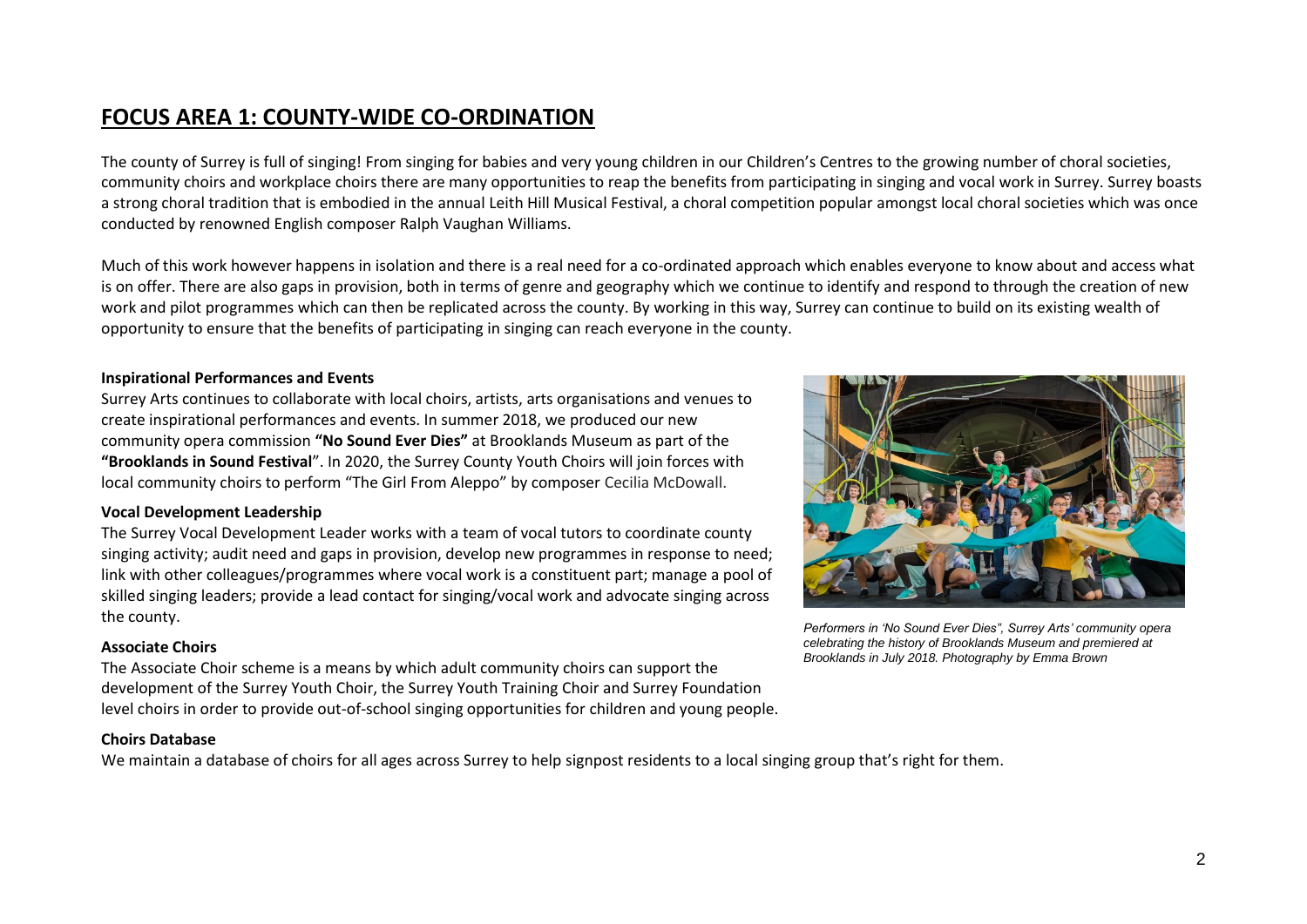**FOCUS AREA 2: SCHOOLS**

Approximately 190,000 students attend Surrey schools (4 nurseries, 299 primary schools, 54 secondary schools, 22 special schools and 8 pupil referral units - SCC School Organisational Plan 2018-2027). SMH will work strategically to ensure singing and vocal work can thrive in all its schools and all pupils have the opportunity to sing regularly and progress to the next level of excellence if they wish to. Our vocal team will work together with teachers in schools in order to identify gaps where support for singing is needed or schools which might benefit from singing interventions. SMH continues to support and develop existing projects such as the popular Primary Music Festivals as well as developing new projects like Singing Picnics and Singing Schools. To ensure support for singing and vocal work reaches as many schools and pupils as possible we will focus on continued professional development and training, giving teachers the support they need to confidently use singing in the classroom, set up school choirs and understand the benefits of singing to teaching and learning.

## **Current Activities**

## **Continued Professional Development**

SMH has developed a variety of INSET courses for teachers in singing and vocal work. Many are aimed at teachers who have not necessarily trained in music but are tasked with leading singing in their schools. We also offer training and advice for specialist music teachers.

#### **Primary Music Festivals**

The annual Primary Music Festivals are an important event in the SMH calendar with several thousand children taking part each year. We will continue to develop the festivals to make them available to more schools, to broaden the number of schools involved, to increase CPD opportunities linked to the Festivals, to align them with our Hub priorities and to ensure that they are sustainable for the future.

# **Singing Picnics**

Singing Picnics give primary schools children and their teachers the opportunity to play singing games and enjoy a picnic lunch at parks and inspirational spaces across Surrey. Since being introduced in 2016, the Picnics have provided an enjoyable way for schools to take part in group music making without the need to prepare for a formal performance. We will continue to develop Singing Picnics as a way of working with new schools, bringing them to new locations and new partnerships, while expanding the vocal apprentice and CPD opportunities within the project.

#### **Singing Schools**

We will work with the Voices Foundation to pilot a programme of support for singing in a number of schools in need of a singing initiative. We will integrate the project with our vocal CPD programme and with the SMH Vocal Team in order to provide legacy enabling us to deliver the project more widely in future years, and using pilot schools as case studies.



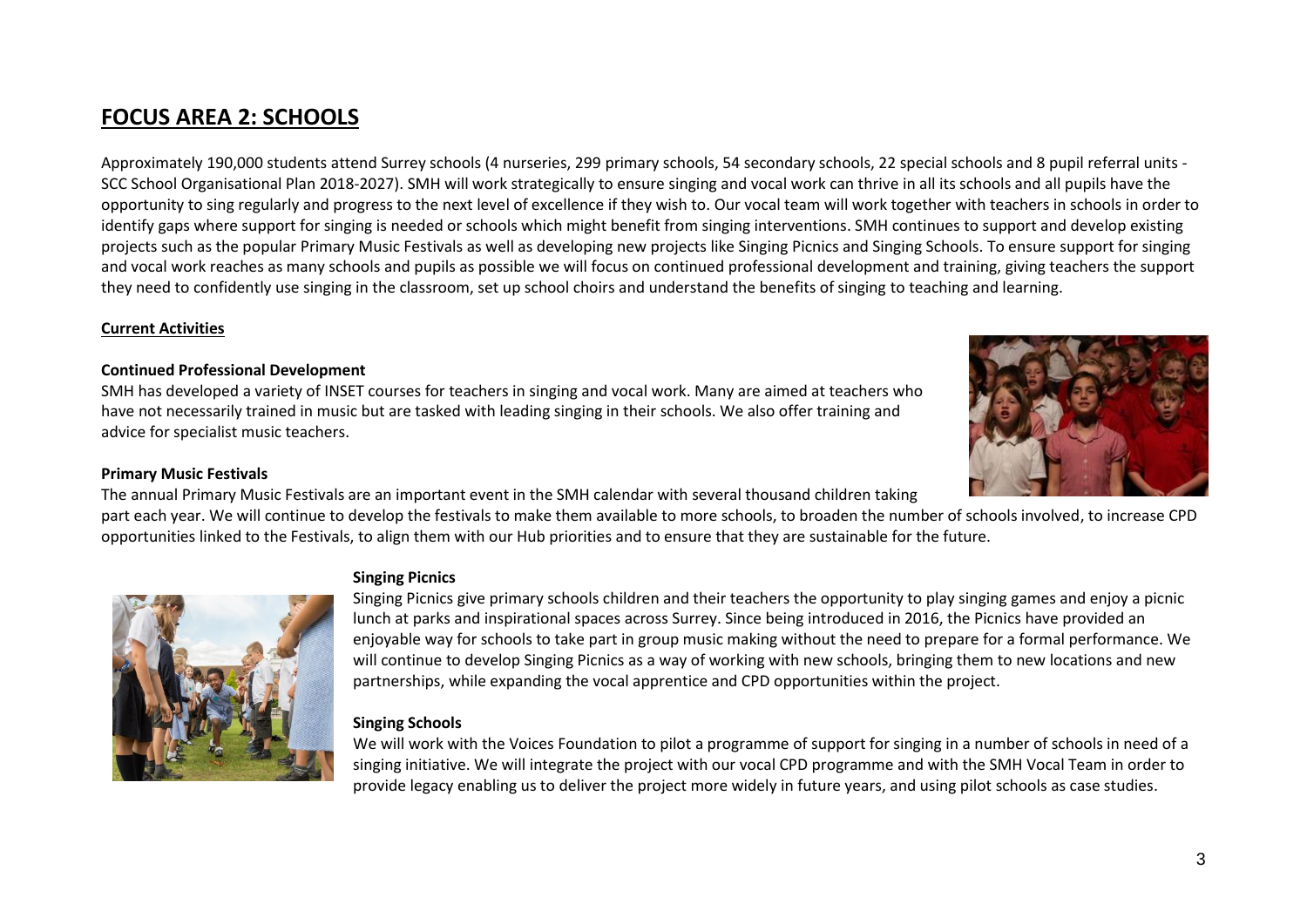# **FOCUS AREA 3: WIDENING ACCESS**

Equality of opportunity is one of the main focus areas for SMH. We understand that some children and young people may have difficulty accessing our services in schools or through our ensembles. We are aware that despite Surrey being an affluent county, not all children and young people enjoy the quality of life shared by others. SMH will work closely with partners to ensure its services reach children and young people with special educational needs and disabilities and those who may experience barriers to participation in schools or who are experiencing challenging circumstances.

We will work with schools to identify socioeconomic barriers to musical learning and progression and devise programmes to address these challenges through our vocal programmes. We will identify areas of cultural cold spots and provide opportunities for those at risk of social isolation and who may not otherwise have access to musical participation and progression.

## **Current Activities**

#### **Specialist SEND Choirs**

SMH runs a number of choirs for children, young people and adults who have Special Educational Needs and/or who are Disabled (SEND). The choirs are based in SEND-specialist schools and in the community. Our adult SEND choir the High Notes, provides continued singing opportunities for adults with SEND once they have left education. SMH also works with day centres such as the Lockwood Centre in Guildford to provide regular weekly singing activities for their service users.

#### **Inclusive Vocal Projects**

Projects like Singing Picnics and Brooklands' "No Sound Ever Dies" are designed to involve both mainstream and specialist schools in singing activity that brings children together in shared musicmaking increasing empathy and understanding that come with the enjoyment of singing together.



*Members of UP! Orchestra perform in "No Sound Ever Dies", Brooklands Museum, July 2018. Photography by Emma Brown*

# **The 'I Speak Music' Project**

I Speak Music celebrates diversity in Surrey through music. It supports newly arrived and vulnerable young people (for example young asylum seekers, young refugees, young people who have been trafficked to UK) through music-making, including song writing sessions and the recording of a Christmas single in 2018.

# **Foundation-Level Choirs**

SMH recognises that a barrier to group singing is often the lack of a locally available group to join. To address this, we are working with partners including schools, local trusts, national providers and community groups to create a network of Foundation-level choirs for primary school aged children to enjoy group singing out of school time while developing core musicality that they will be able to draw on throughout their musical life.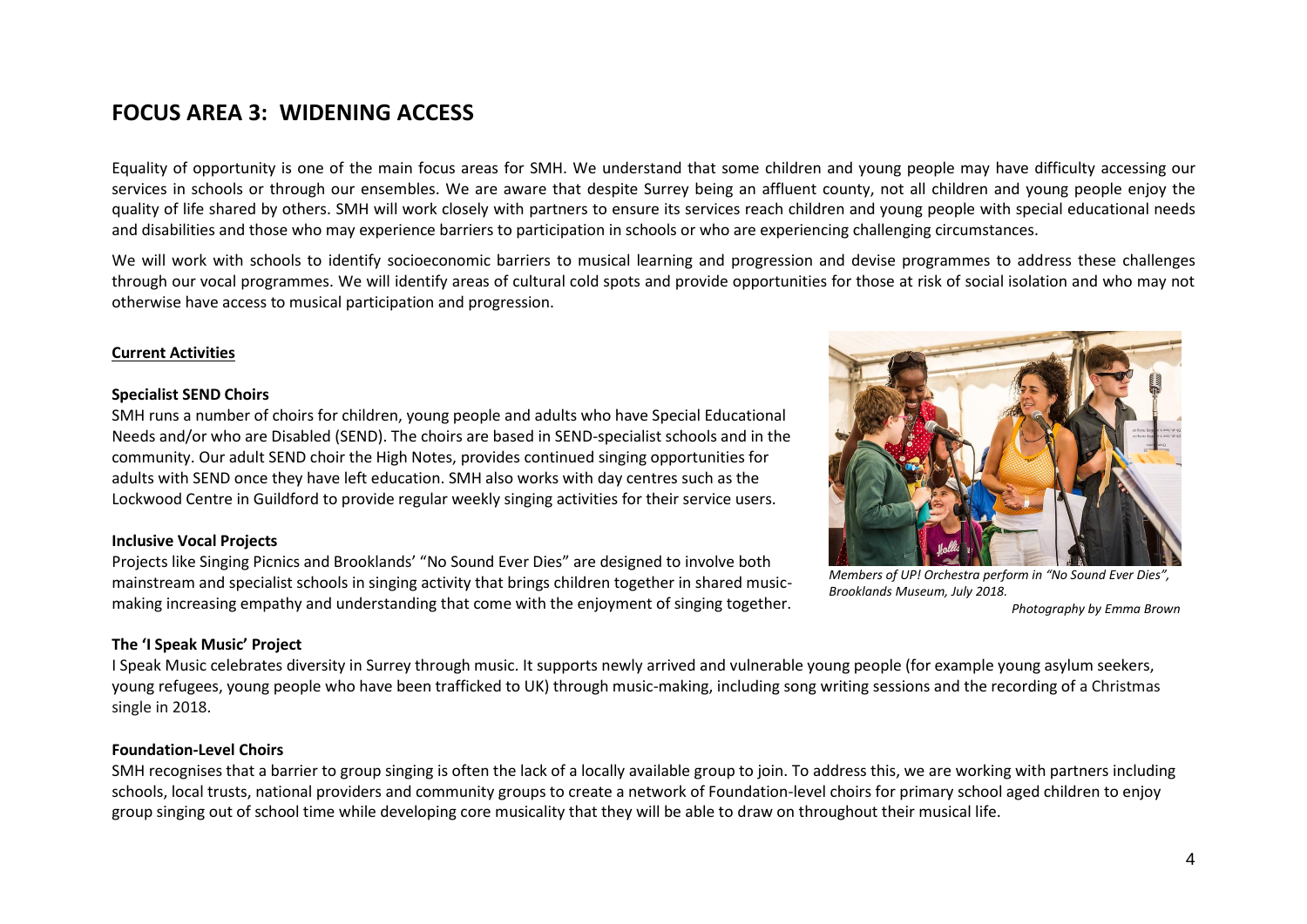# **FOCUS AREA 4: PROGRESSION AND RESOURCES**

A goal of the Surrey Music Hub is to provide clear progression routes through music. It is vital that ongoing identification and highlighting of progression routes for young singers including regional groups (for example the Surrey Youth Choir, Farnham Youth Choir, Surrey Youth Training Choir, Just So Singers) and national groups (such as the National Children's Choir) continues. Showcasing opportunities such as the Primary Music Festival "guest choirs", large scale events such as the specially-commissioned community opera "No Sound Ever Dies", regional and county-wide concerts and information about how to participate in national opportunities such as the Music for Youth Proms and BBC Choir of the Year should be shared.

SMH will utilise online resources such a[s www.surreymusichub.com](http://www.surreymusichub.com/) and [www.surreyartsinteractive.co.uk](http://www.surreyartsinteractive.co.uk/) as virtual learning environments to share repertoire, lesson plans and warm ups as well as national and international research into singing such as the research work of the Institute of Education. SMH will consider using the virtual learning environment to highlight resources developed by others and ensure the best use of the extensive collection of repertoire and reference material at the Surrey Performing Arts Library. In terms of human resources, SMH will support the continued development of its professional vocal staff and will maximise opportunities to work with organisations such as the Voices Foundation, the Royal Opera House, and National Youth Choir of Great Britain, as well as internationally-recognised experts in singing and choral leading.

# **Current Activities**

#### **Information Sharing and Networking**

SMH will develop its online resources including [www.surreymusichub.com](http://www.surreymusichub.com/) and [www.surreyartsinteractive.co.uk](http://www.surreyartsinteractive.co.uk/) as virtual learning environments and social media to share information about singing/vocal opportunities and resources. SMH will constantly monitor what is available, identify any gaps in progression opportunities and look at ways to fill these gaps.

#### **Advocacy and Information**

Working in conjunction with our existing and new strategic partners on a national and local basis, we will provide information about current trends in singing and vocal work and what is happening regionally and nationally. We will continue to work to ensure that our professional vocal leaders stay current with vocal best practice and research to support lifelong healthy singing.

#### **Young Singing Leaders**

The SMH supports young people in developing their own vocal leading skills. Vocal projects for younger children are designed to allow for the involvement of older children and young people as "Young Singing Leaders", who help to lead activities alongside the professional team and act as inspirational role models for their younger peers. Practical "on-the-ground" delivery in projects such as Singing Picnics is supported through specialised training sessions to coach young leaders in approaches to delivery. For those aspiring to a career as a music leader, a small number of formal placements are offered each year.

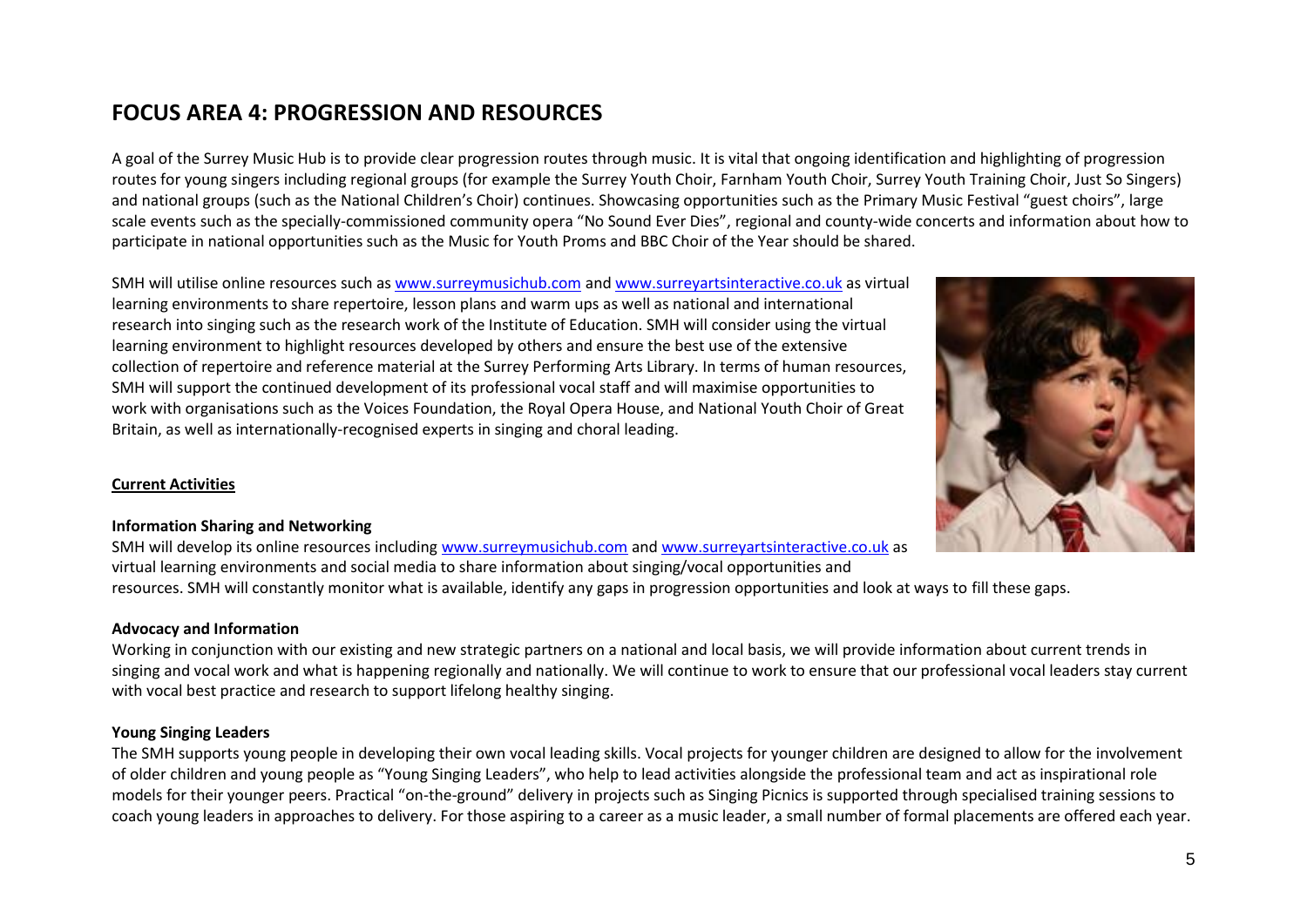# **Progression Routes Through Singing Ensembles**

SMH will develop a family of singing groups, both in-house and linked to other organisations, to provide tiered progression for young singers in a range of

styles. We will ensure that singing leaders work at the highest standards with a thorough understanding of safeguarding the young voice through its development, and up-to-date knowledge and use of best practice in vocal production. Key to this model is a strong foundation of entry-level singing groups spread across the county to ensure that high-quality singing is accessible to children and young people from all Surrey communities. Foundation groups will work closely with intermediate and advanced ensembles providing aspirational experiences for young children and leadership opportunities for young people.

# **Trainee Singing Tutors**

Surrey Arts and the SMH have voluntary work placement opportunities available for adult musicians and teachers wishing to develop their skills as vocal leaders. Under the direction of Surrey Arts lead vocal teachers and ensemble conductors, trainees assist in the delivery of practical workshops and music-making activities for children, young people and adults. Trainees are offered a programme of specialised CPD to further develop their skills.



#### **New Composers**

SMH has a long history of working directly with living composers such as Hannah Conway (*Magna Carta*) and Joanna Lee *(No Sound Ever Dies*) which we will continue with projects including *The Girl From Aleppo* (Cecilia McDowall) and *Friday Afternoons* (2020, Russell Hepplewhite). Our vocal ensembles will continue to programme new and diverse works from a range of living composers.

#### **Staying Abreast of Best Practice**

SMH will encourage all of its vocal team to be members of national organisations for singing teachers and choral leaders including the Association of Teachers of Singing, The Association of British Choral Directors, and the British Voice Association. SMH will continue its partnership agreement with the Association of Teachers of Singing to offer membership discounts to all SMH vocal teachers. We will support our vocal team in attending regional and national conferences, and international symposiums such as EuroVox.